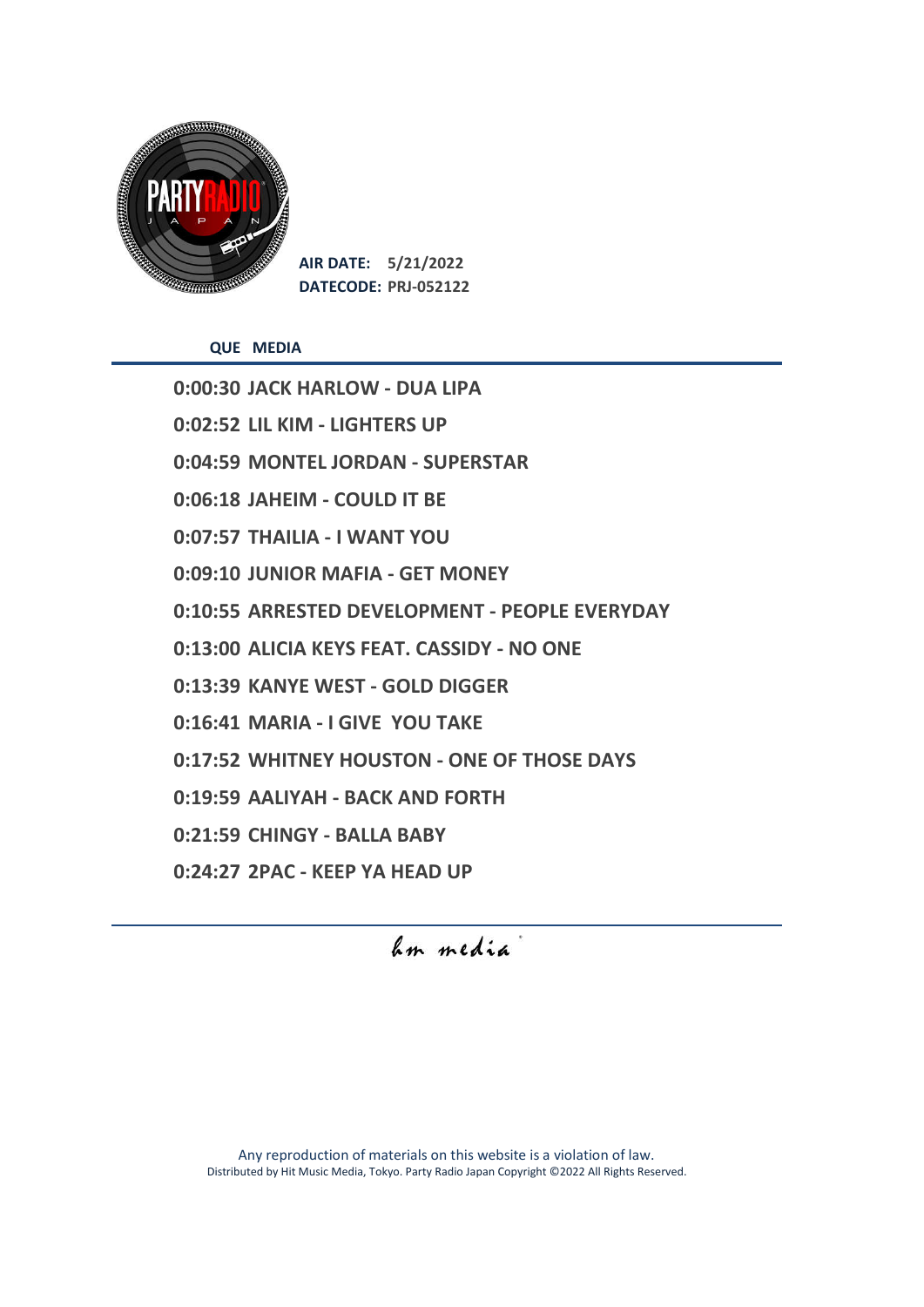

**AIR DATE: 5/21/2022 DATECODE: PRJ-052122**

**QUE MEDIA**

**0:28:45 PRJ - PROGRAM SEGMENT 1 COMPLETE 0:28:45 PRJ - TOKYO QUE**:『 〜 楽しみください』**[00:28:45] 0:30:00 PRJ - REJOIN NETWORK - START SEGMENT 2 0:30:01 SOULJA BOY - KISS ME THRU THE PHONE 0:31:12 KENDRICK LAMAR - HUMBLE 0:34:37 DMX - HOW ITS GOING DOWN 0:37:02 JAGGEDEDGE - KEYSTOTHERANGE 0:38:16 B I G - HYPNOTIZE 0:40:37 TALIBKWELI&DEADPREZ - SHARPSHOOTERS 0:42:31 DRE DRE SNOOP DOGG - NUTIN BUT A G THANG 0:45:59 JAY Z PHARELL WILLIAMS - EXCUSE ME MISS 0:48:03 MARIO - LET ME LOVE YOU 0:51:13 THE GAME - LETS RIDE 0:52:38 VIOLATORS FEA TRIBE CALLED QUEST - ICU**

hm media